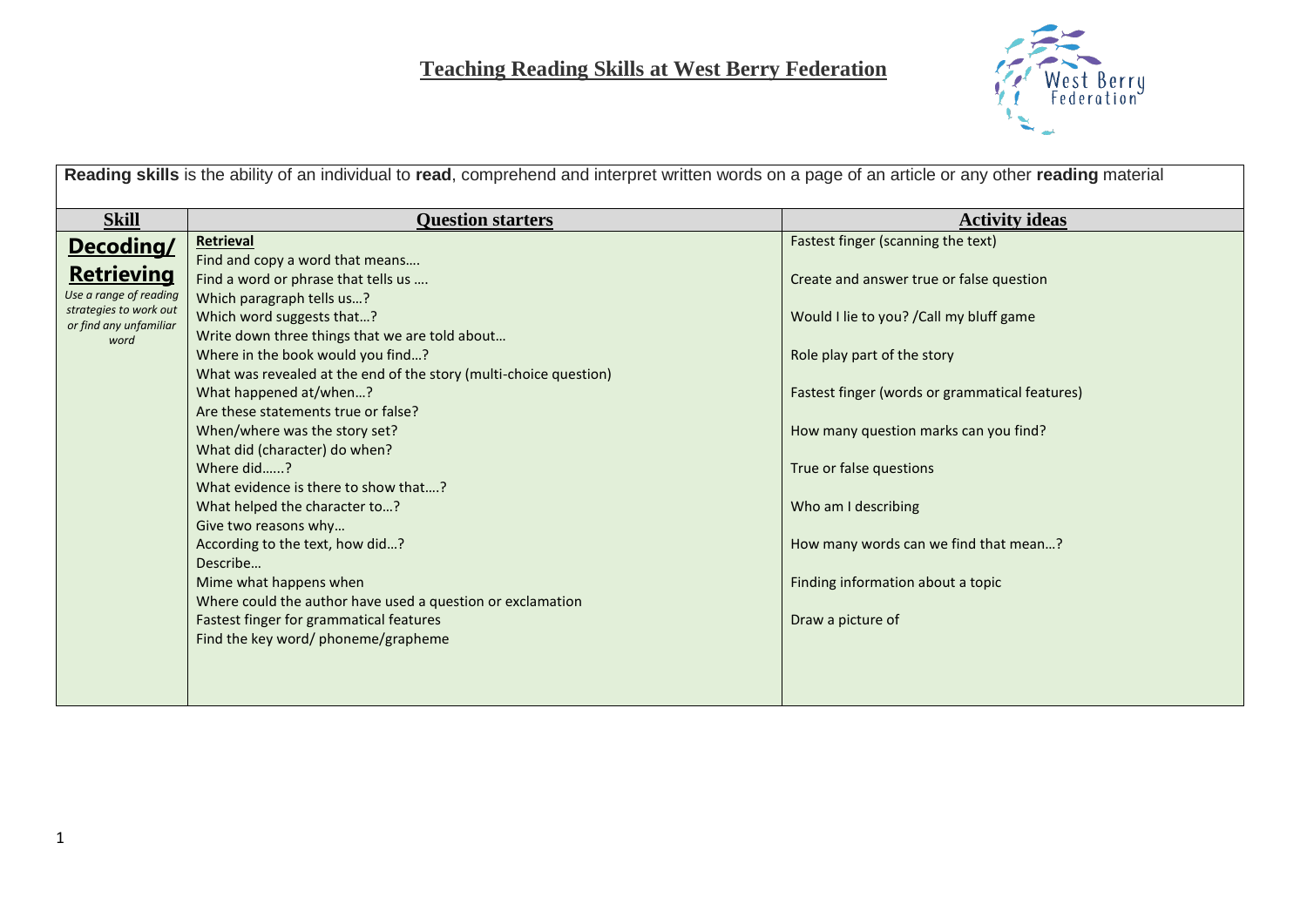| <u>Infer</u>                  | <b>KS1:</b>                                                                               | Charades                                                               |
|-------------------------------|-------------------------------------------------------------------------------------------|------------------------------------------------------------------------|
| Point, Evidence, and          | Why did happen?                                                                           | Hot seating                                                            |
| <b>Explanation to support</b> | Why was he feeling?                                                                       |                                                                        |
|                               | Why is ______ a good name for this?                                                       | KS2 children explaining and miming feelings and emotions.              |
|                               | How does ______ effect something else?                                                    |                                                                        |
|                               | Can we work out how?                                                                      |                                                                        |
|                               | <b>KS2:</b>                                                                               |                                                                        |
|                               | Can we work out how?                                                                      |                                                                        |
|                               | think/feel/respond?<br>How did                                                            |                                                                        |
|                               | important?<br>Why is                                                                      |                                                                        |
|                               | How did?                                                                                  |                                                                        |
|                               | In what way does ______ think?                                                            |                                                                        |
|                               | What does _______ think _______ is trying to say?                                         |                                                                        |
|                               | Find and copy a group of words that mean?                                                 |                                                                        |
|                               | Why does _______ do this?                                                                 |                                                                        |
|                               | Explain how __________ felt about?                                                        |                                                                        |
|                               | What does this description suggest about the _______?                                     |                                                                        |
|                               | How does the information tell you this?                                                   |                                                                        |
|                               | How did the characters actions affect the outcome of the story?                           |                                                                        |
|                               | How do the descriptions support the idea that a character can be conflicted?              |                                                                        |
|                               | What makes you think this?                                                                |                                                                        |
|                               | How can you tell?                                                                         |                                                                        |
|                               | Who would you like to meet, why?                                                          |                                                                        |
|                               | Why did the character behave in this way? Why?                                            |                                                                        |
| <b>Predict</b>                | $R/KS1$ :                                                                                 | Draw what you think will happen next.                                  |
| <b>Predict what might</b>     | What do you guess could?                                                                  | Role play what you think might happen.                                 |
| happen from details           | What might happen when ?                                                                  | Read part of the story, children tell/write the next part of the story |
| stated and implied            | what might happen if?                                                                     | (e.g. the ending)                                                      |
| based on:<br>themes           | What do you think will happen?                                                            | Role play predictions                                                  |
| conventions                   | What do you think the next step will be?                                                  | Hot seat character predictions                                         |
| knowledge                     | What sentence or phrase do you think will come next?                                      | Write the next part of the story in the same style as the author.      |
| about the<br>author           | What do you think this character will do/say next?                                        | List your ideas about                                                  |
| genres                        | How do you think this will end?                                                           | Stop at intervals to ask what might happen next.                       |
|                               | <b>KS2:</b>                                                                               | Ask for evidence from text for children's predictions.                 |
|                               | Based on what you have read, what might happen next?                                      |                                                                        |
|                               | Based on what you have read, how do you think this will end? Give evidence from the text. |                                                                        |
|                               | If changes, how will this affect the outcome?                                             |                                                                        |
|                               | What features might you expect to see next in this text?                                  |                                                                        |
|                               | Based on what you know about  how do you think the author will develop the story?         |                                                                        |
|                               | Can you make a list of details to support your ideas about?                               |                                                                        |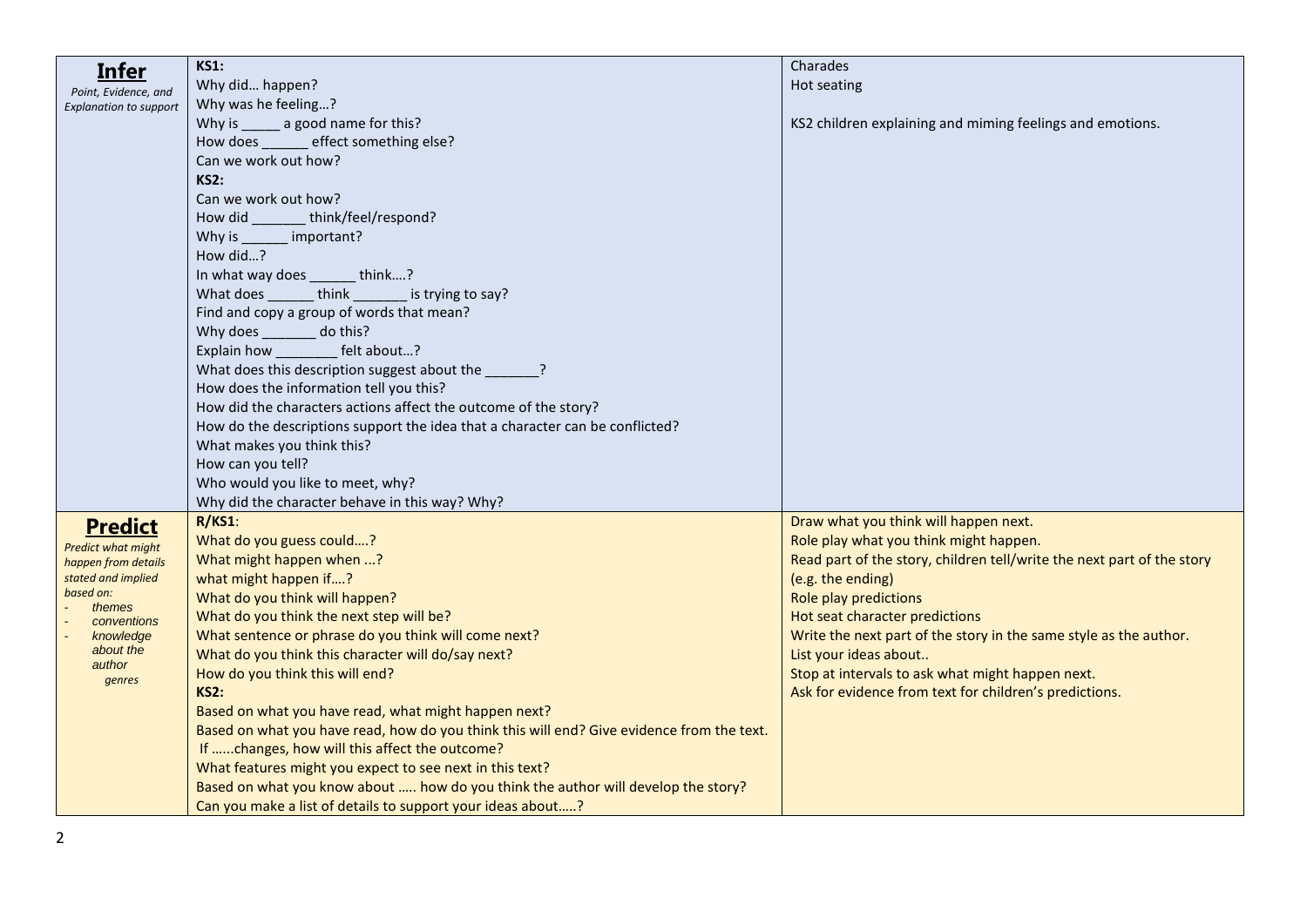| <b>Clarify</b><br><b>Explore and explain</b><br>the meaning of words<br>in context.<br>Distinguish between<br>fact and opinion.<br>Clarify concepts and<br>ideas at sentence,<br>paragraph and whole<br>text level.                                   | Children giving their opinion:<br>Who is your favourite character? Why?<br>Why do you think everything in the description of the house is grey?<br>Would you like to live in this setting? Why/why not?<br>Is there anything you would change about this story?<br>What has hooked you into this story?<br>What is a homonym (words that sound the same, spelt the same but have different<br>meaning depending on context) homophone (words that sound the same but are spelt<br>differently and have different meanings) Homograph (words that spelt the same<br>pronounced differently and mean different things)?                                                                          | Use dictionaries to check the meaning of words.<br>Decide on whether statements are fact and opinion. Either by ticking a<br>fact or opinion box or teacher reading out a statement and children<br>agreeing on fact or opinion.<br>EYFS/KS1 True or false? Red Riding Hood is going to visit Auntie Pat.<br>Homonym/Homophone Hunter<br>Discuss favourite books and their opinions on it.<br>Discuss favourite characters. |
|-------------------------------------------------------------------------------------------------------------------------------------------------------------------------------------------------------------------------------------------------------|------------------------------------------------------------------------------------------------------------------------------------------------------------------------------------------------------------------------------------------------------------------------------------------------------------------------------------------------------------------------------------------------------------------------------------------------------------------------------------------------------------------------------------------------------------------------------------------------------------------------------------------------------------------------------------------------|-----------------------------------------------------------------------------------------------------------------------------------------------------------------------------------------------------------------------------------------------------------------------------------------------------------------------------------------------------------------------------------------------------------------------------|
| <b>Question</b><br>Ask and answer<br>questions to improve<br>understanding of<br>themes and authorial<br>intent.                                                                                                                                      | Why do you think the author used?<br>How do the illustrations/choice of font/bold/itallic contribute to the meaning?<br>How does the title engage the reader?<br>Give examples of words chosen by the author - are they effective? Why did the author use<br>that word? i.e to describe a character.<br>What impression does the author want you to have of this character? How do you know?<br>Does the author have a viewpoint of? How does he/ she show this?<br>Is the aim of this text to persuade or inform you?                                                                                                                                                                         | Compare and contrast books by the same author.                                                                                                                                                                                                                                                                                                                                                                              |
| <u>Summarise</u><br>Identify and<br>summarise main ideas<br>from across a text.<br>Identify key details<br>that support main<br>ideas using quotation<br>for illustration<br>Retrieve, record and<br>present key<br>information from non-<br>fiction. | What impressions do you get?<br>(What is happening, how are they feeling? KS1)<br>What was revealed?<br>(What was the surprise?) KS1<br>What is the main theme?<br>What is the main argument?<br>What is the main message in the paragraph?<br>What has just happened? KS1<br>What is the important message/s in the book?<br>How does this relate to our school values?<br>Can you describe what has happened?<br>What sticks most in your mind about the story?<br>How would you sum up the story?<br>Is there a message or moral in the story?<br>Why is this happening now?<br>What is the message or moral to the story? Link to Values<br>Can you describe what happened in the chapter? | Spider diagram<br>See it from both sides/ discussion<br>speech bubbles<br>Story map<br>cartoon strip<br>Role play what has happened<br>Write a blurb<br>How do you know? ask a friend<br>role play/ draw it/ puppets<br>Draw a poster<br>Story map/ grid/ characters/ setting/ emotions/<br>Discuss as a class/ refer to Values<br>Mind map/ Charades                                                                       |